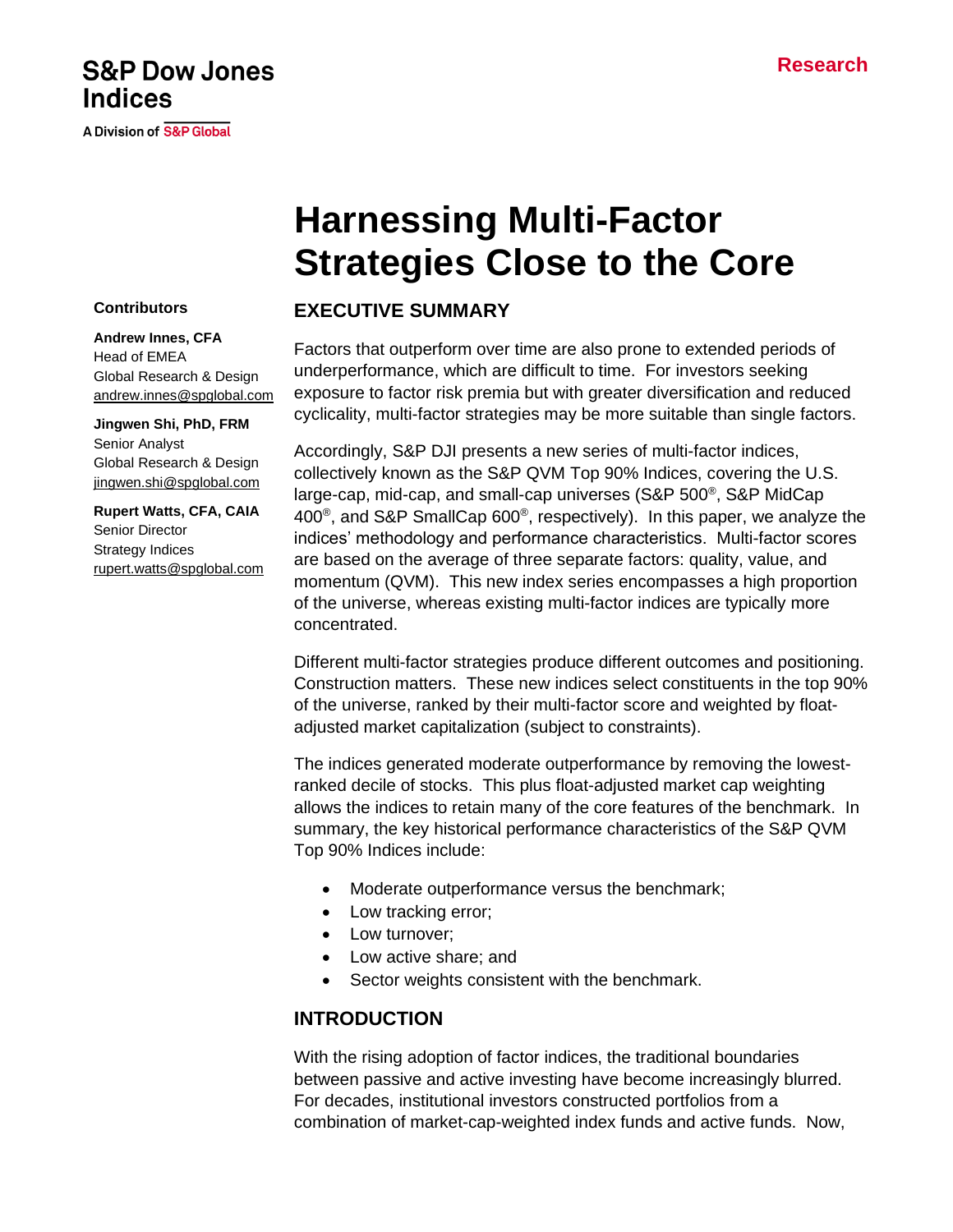*Different multi-factor strategies produce different outcomes and positioning.*

*Single-factor equity strategies have been widely adopted to harvest each factor risk* 

*premium.*

factor-based investing straddles these two approaches and enables institutional and retail investors alike to implement active strategies through passive vehicles.

Single-factor equity strategies (quality, value, or momentum) have been widely adopted to harvest each factor risk premium that could reward market participants over the long term.<sup>1</sup> However, each factor is susceptible to periods of underperformance dependent on the market environment and economic cycle. This induces some market participants to attempt the notoriously difficult task of timing factors through tactical allocation strategies.





S&P 500 Quality Index - S&P 500 Enhanced Value Index - S&P 500 Momentum Index

Source: S&P Dow Jones Indices LLC. Data from March 31, 1995, to March 31, 2021. Index performance based on monthly total return in USD. Past performance is no guarantee of future results. Chart is provided for illustrative purposes and reflects hypothetical historical performance. Please see the Performance Disclosure at the end of this document for more information regarding the inherent limitations associated with back-tested performance.

An alternative solution is to employ a transparent multi-factor strategy that aims to capture exposures across all targeted factors simultaneously. 2 Such a strategy exploits the potential diversification benefits by combining factor returns that have relatively low correlation to one another (see Exhibit 2). Subsequently, **the diversified factor exposures may provide more stable excess returns over shorter time horizons, while still capturing their average long-term risk premia. Importantly, this approach avoids the need to subjectively time factor exposures**.

<sup>1</sup> For further details on factor theory, see Qian, Edward E., R.H. Hua, and E. H. Sorenson. 2007. *Quantitative Equity Portfolio Management*.

<sup>2</sup> Innes, Andrew. 2018. [The Merits and Methods of Multi-Factor Investing.](https://www.spglobal.com/spdji/en/research/article/the-merits-and-methods-of-multi-factor-investing/?utm_source=pdf_research) S&P Dow Jones Indices.

**RESEARCH | Factors** 2

*An alternative is to employ a transparent multi-factor strategy that aims to capture exposures across all targeted factors simultaneously.*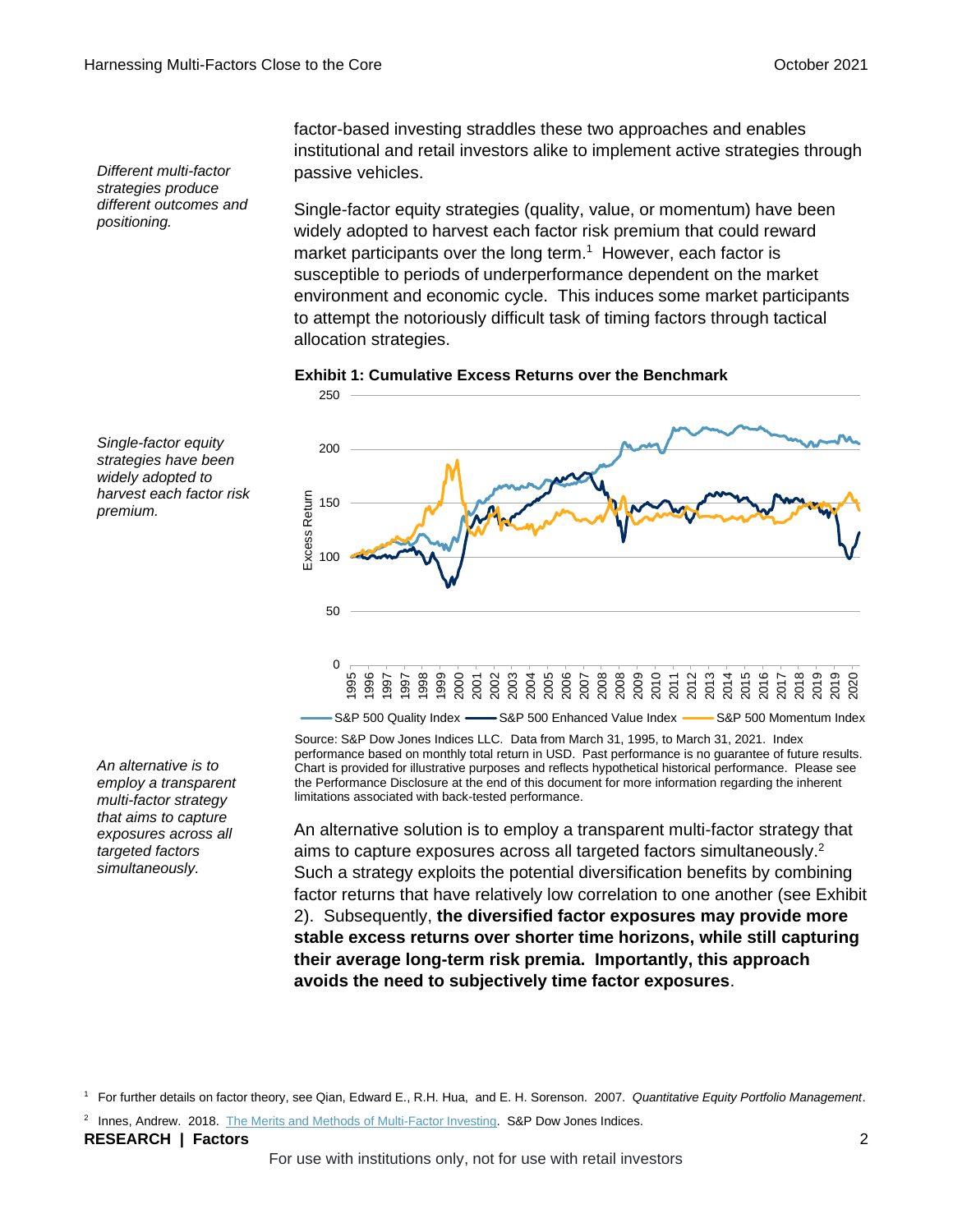**Exhibit 2: Correlation of Excess Returns of S&P Quality, S&P Enhanced Value, and S&P Momentum Indices to Their Respective Benchmarks**

| <b>CORRELATION</b>          | <b>QUALITY</b>           | <b>VALUE</b>             | <b>MOMEMTUM</b> |
|-----------------------------|--------------------------|--------------------------|-----------------|
| <b>S&amp;P 500</b>          |                          |                          |                 |
| Quality                     | 1.00                     | $-0.06$                  | $-0.12$         |
| Value                       | ۰                        | 1.00                     | $-0.49$         |
| Momentum                    | $\blacksquare$           | $\blacksquare$           | 1.00            |
| S&P MIDCAP 400              |                          |                          |                 |
| Quality                     | 1.00                     | $-0.04$                  | 0.01            |
| Value                       |                          | 1.00                     | $-0.63$         |
| Momentum                    | $\overline{\phantom{a}}$ | $\overline{\phantom{a}}$ | 1.00            |
| <b>S&amp;P SMALLCAP 600</b> |                          |                          |                 |
| Quality                     | 1.00                     | $-0.25$                  | 0.19            |
| Value                       | ٠                        | 1.00                     | $-0.53$         |
| Momentum                    | $\overline{\phantom{a}}$ | $\blacksquare$           | 1.00            |

Source: S&P Dow Jones Indices LLC. Data from March 31, 1995, to March 31, 2021. Index performance based on monthly total return in USD. Past performance is no guarantee of future results. Table is provided for illustrative purposes and reflects hypothetical historical performance. Please see the Performance Disclosure at the end of this document for more information regarding the inherent limitations associated with back-tested performance.

Exhibit 3 demonstrates the key differences between single-factor strategies and the multi-factor strategy in these indices. Here the full-year return of three single factor indices (S&P Quality, S&P Enhanced Value, and S&P Momentum), the S&P QVM Top 90% Multi-factor Index, and their respective benchmarks are ranked each year. Across all three universes (S&P 500, S&P MidCap 400, and S&P SmallCap 600), the wide variability in the calendar year performance rank of each single-factor strategy is evident. Conversely, the multi-factor strategy more consistently exhibits stable excess returns (higher performance rank) across most calendar years with respect to its benchmark.

| <b>KANN</b>        | าววง           | 1997          | างงธ       | 1999       | zuuu         | <b>ZUU</b> T | ZUUZ | ZUUS           | <b>2004</b> | ZUUS       | ZUUD         | <b>ZUU</b>     | ∠∪∪ö          | <b>SONA</b> | ZUTU | <b>ZUTT</b> | <b>2012</b> | ZU 13        | ZU14     | <b>2013</b>  | <b>ZUTO</b>    | <b>2017</b> | 2018 | <b>ZU19</b> | ZUZU        |
|--------------------|----------------|---------------|------------|------------|--------------|--------------|------|----------------|-------------|------------|--------------|----------------|---------------|-------------|------|-------------|-------------|--------------|----------|--------------|----------------|-------------|------|-------------|-------------|
| <b>S&amp;P 500</b> |                |               |            |            |              |              |      |                |             |            |              |                |               |             |      |             |             |              |          |              |                |             |      |             |             |
| 1st                | M              | v             | м          | M          |              |              | Q    |                | M           | M          | $\vee$       | Q              | Q             |             |      | Q           |             | $\mathbf{v}$ | Q        | м            | V              | м           | M    | Q           | M           |
| 2nd                | Q              | M             | Q          | 500        | Q            | Q            | м    | Q              | Q           | v          | $\Omega$     | м              | QVM           | Q           | M    | QVM         | M           | Q            | QVM      | 500          | <b>QVM</b>     | <b>QVM</b>  | 500  | QVM         | 500         |
| 3rd                | V              | Q             | <b>QVM</b> | QVM        | <b>QVM</b>   | QVM          | QVM  | 500            | м           | QVM        | QVM          | QVM            | м             | 500         | 500  | 500         | <b>QVM</b>  | <b>QVM</b>   | 500      | <b>QVM</b>   | 500            | 500         | QVM  | 500         | Q           |
| 4th                | QVM            | QVM           | 500        | Q          | 500          | 500          | v    | QVM            | QVM         | Q          | 500          | 500            | 500           | QVM         | Q    | М           | 500         | 500          | v        | Q            | Q              | Q           | Q    | V           | QVM         |
| 5th                | 500            | 500           | v          |            | M            | M            | 500  | M              | 500         | 500        | М            |                | $\mathcal{U}$ | M           | QVM  | V           | Q           | M            | M        | v            | м              | v           | v    | M           | V           |
| S&P MIDCAP 400     |                |               |            |            |              |              |      |                |             |            |              |                |               |             |      |             |             |              |          |              |                |             |      |             |             |
| 1st                | $\overline{4}$ | M             | M          | M          | Q            | V            | м    | $\overline{V}$ | M           | м          | $\mathbf{V}$ | м              | QVM           | v           | M    | Q           | M           | $\mathsf{V}$ | Q        | M            | $\overline{V}$ | $\Omega$    | M    | Q           | M           |
| 2nd                | QVM            | V             | QVM        | $\Omega$   | $\mathsf{V}$ | QVM          | QVM  | 400            | Q           | QVM        | QVM          | Q              |               | Q           | Q    | QVM         |             | Q            | 400      | Q            | QVM            | м           | QVM  | QVM         | Q           |
| 3rd                | V              | Q             | 400        | 400        | QVM          | Q            |      | QVM            | QVM         | v          | 400          | QVM            | 400           | QVM         | 400  | v           | 400         | QVM          | M        | QVM          | 400            | QVM         | 400  | 400         | QVM         |
| 4th                | Q              | QVM           | Q          | <b>QVM</b> | M            | 400          | Q    | Q              | 400         | 400        | Q            | 400            | Q             | 400         | QVM  | 400         | <b>QVM</b>  | 400          | QVM      | 400          | Q              | 400         | Q    | V           | 400         |
| 5th                | 400            | 400           | v          |            | 400          | M            | 400  | M              | M           | Q          | м            | v              | м             | M           | V    | м           | Q           | M            | v        | $\mathsf{V}$ | м              | v           | v    | M           | V           |
| S&P SMALLCAP 600   |                |               |            |            |              |              |      |                |             |            |              |                |               |             |      |             |             |              |          |              |                |             |      |             |             |
| 1st                | V              | $\mathcal{U}$ | м          | Q          | Q            | v            |      | $\mathcal{L}$  | Q           | M          | QVM          | Q              |               |             |      | Q           |             | м            | $\Omega$ | Q            | V              | Q           | Q    | 600         | M           |
| 2nd                | Q              | M             | Q          | м          | QVM          | Q            | м    | Q              | QVM         | v          | Q            | м              | QVM           | Q           | QVM  | м           | M           | ν            | V        | м            | QVM            | 600         | M    | QVM         | QVM         |
| 3rd                | M              | Q             | QVM        | 600        | 600          | QVM          | Q    | 600            | M           | Q          | 600          | 600            | 600           | QVM         | 600  | v           | QVM         | 600          | QVM      | <b>QVM</b>   | 600            | QVM         | QVM  | M           | $\mathsf Q$ |
| 4th                | QVM            | QVM           | 600        | QVM        | v            | 600          | QVM  | QVM            | ν           | <b>QVM</b> | $\vee$       | QVM            | Q             | 600         | M    | QVM         | 600         | Q            | 600      | 600          | Q              | M           | 600  | V           | 600         |
| 5th                | 600            | 600           |            |            | M            | м            | 600  | M              | 600         | 600        | M            | $\overline{V}$ | м             | M           | Q    | 600         | Q           | <b>QVM</b>   | M        | $\vee$       | M              |             | v    | Q           | $\vee$      |

**Exhibit 3: Calendar Year Performance Rank of Single-Factor versus Multi-Factor Indices** 0 0000 0010 0011 0012 0013 0014 0015 0016 0017 0019 0010 0020

Source: S&P Dow Jones Indices LLC. Data from Dec. 31, 1995, to Dec. 31, 2020. Index performance based on total return in USD. Past performance is no guarantee of future results. Table is provided for illustrative purposes and reflects hypothetical historical performance. Please see the Performance Disclosure at the end of this document for more information regarding the inherent limitations associated with back-tested performance.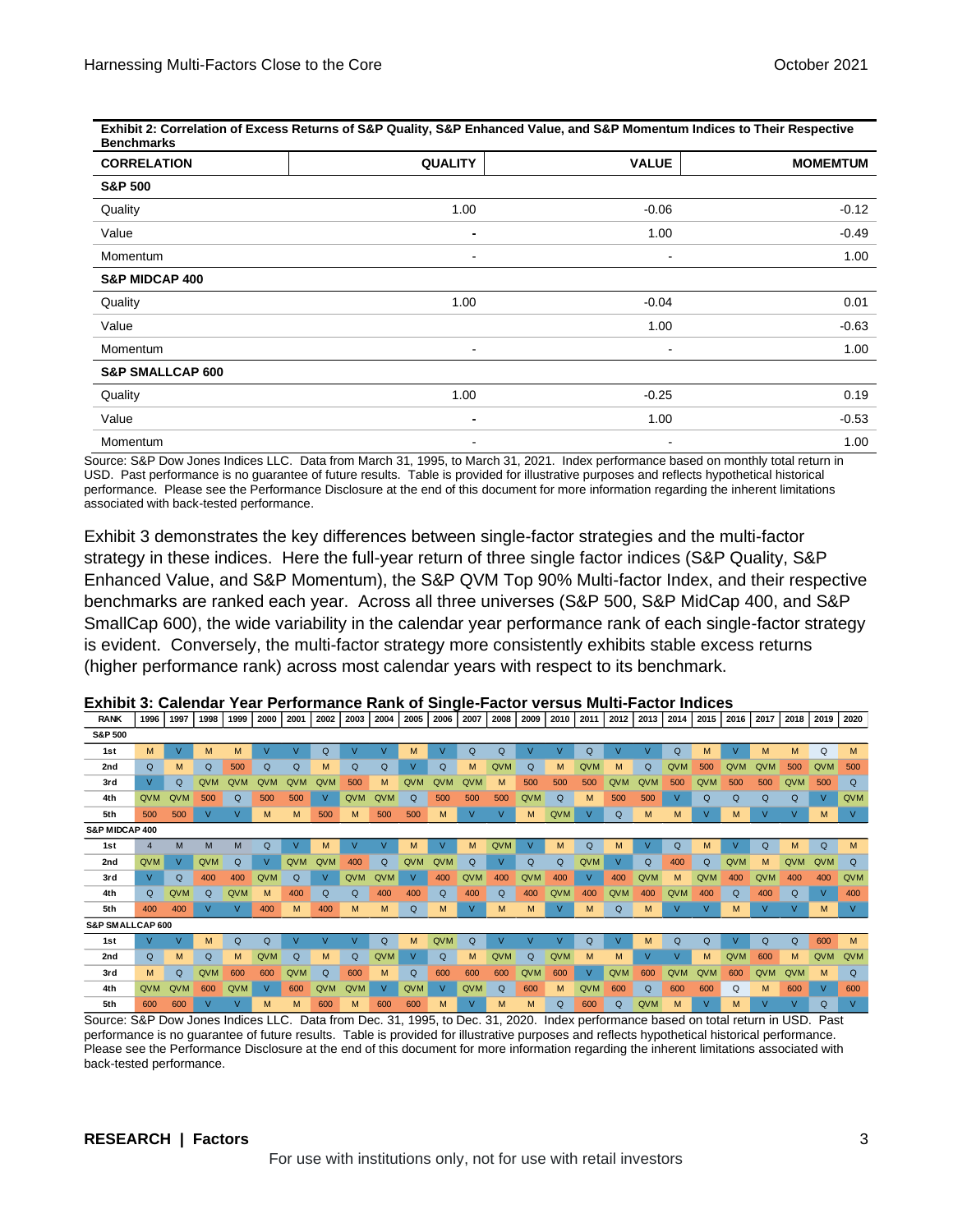### **Exploiting the Complementary Nature of Quality, Value, and Momentum**

Best practices dictate that factor combinations should always have an economic rationale. Quality, value, and momentum tend to have complementary reactions to different phases of the business cycle. The quality factor is designed to capture the indicators of higher-quality financials in companies. $3$  It is often classified as a defensive factor, as it tends to outperform when the economy slows, implying that the earnings of high-quality stocks may be less vulnerable to a slowdown. <sup>4</sup> The value factor strives to identify companies that are undervalued by the market compared with their intrinsic value and peers. 5 It is characterized as procyclical, which makes sense given that buying cheap, risky stocks is done with more confidence in a low-risk economy with strong growth prospects.<sup>6</sup> The momentum factor is based on the notion that stocks that have recently performed well on a relative basis will continue performing well in the near term.<sup>7</sup> It tends to benefit from continued trends and often pairs particularly well with value.<sup>8</sup>

This multi-factor combination is further justified if the aggregate strategy is viewed in terms of a single synthetic stock with the attributes of all three factors simultaneously. An inexpensive stock is generally desirable, if it does not represent a value trap. Requiring that the stock has momentum may help avoid such traps and suggests that the market has become increasingly optimistic about the company's prospects. Therefore, the combination of value and momentum implies a stock with rising prospects that can be picked up while still at a relatively low multiple.

Additionally, narrowing the search to ensure the same company is of the highest quality can further reduce the value trap risk and indicate better growth prospects. High return on equity, a low accrual ratio, and a strong balance sheet with low leverage all indicate a company with an adequate margin of safety that is capable of meeting competitive challenges.

<sup>3</sup> Ung, Daniel, Priscilla Luk, and Xiaowei Kang. 2014. [Quality: A Distinct Equity Factor?](https://www.spglobal.com/spdji/en/documents/research/research-quality-a-distinct-equity-factor.pdf?utm_source=pdf_research) S&P Dow Jones Indices.

- <sup>4</sup> Novy-Marx, Robert. 2012. [Quality Investing.](http://rnm.simon.rochester.edu/research/QDoVI.pdf) University of Rochester Research Paper.
- <sup>5</sup> Fama, Eugene F. and Kenneth R. French. 1996. [Multifactor Explanations of Asset Pricing Anomalies.](https://onlinelibrary.wiley.com/doi/pdf/10.1111/j.1540-6261.1996.tb05202.x) Journal of Finance. 51, 55-84.
- <sup>6</sup> Zhang, Lu. 2002. [The Value Premium.](https://papers.ssrn.com/sol3/Delivery.cfm/SSRN_ID351060_code021203590.pdf?abstractid=351060&mirid=1) Simon School of Business Working Paper No. FR 02-19
- <sup>7</sup> Carhart, Mark M. 2012. [On Persistence in Mutual Fund Performance.](https://onlinelibrary.wiley.com/doi/full/10.1111/j.1540-6261.1997.tb03808.x) Journal of Finance 52: 57-82.
- 8 Asness, Clifford S., Tobias J. Moskowitz, and Lasse H. Pedersen. 2012. [Value and Momentum Everywhere.](https://papers.ssrn.com/sol3/Delivery.cfm/SSRN_ID2174501_code753937.pdf?abstractid=2174501&mirid=1) Chicago Booth Research Paper No. 12-53.

#### **RESEARCH | Factors** 4

For use with institutions only, not for use with retail investors

*Quality, value, and momentum tend to have complementary reactions to different phases of the business cycle.*

*Quality is often classified as a defensive factor, while value is characterized as pro-cyclical, and momentum tends to benefit from continued trends.*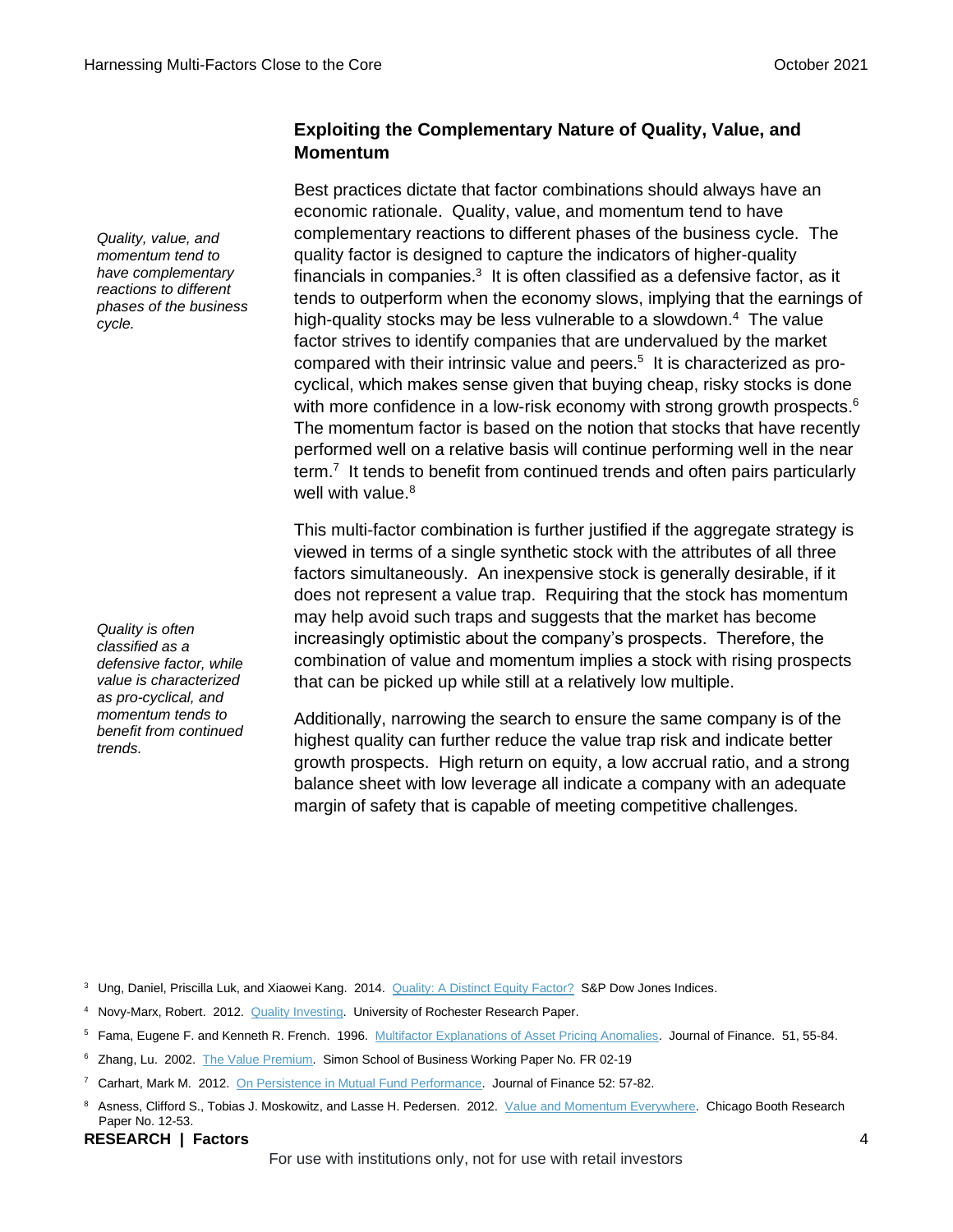*There is a sweet spot at which the benchmark's desirable characteristics are preserved…*

*…while multi-factor exposures are also modestly incorporated to achieve risk and return objectives.*

*It is precisely this balance that the S&P QVM Top 90% Indices seek to strike.*

### **Retaining Characteristics of the Core Benchmark**

The extent to which a multi-factor index deviates from its market-capweighted benchmark can have a substantial impact on not only the returns but also the investability of any index-linked product. On one hand, greater deviations afford more opportunity to capture factor risk premia. On the other, the turnover and liquidity of such strategies may be adversely affected. Along with that comes the certainty of higher transaction costs in pursuit of uncertain factor returns.

**Clearly, there is a sweet spot at which the benchmark's desirable characteristics are preserved, while multi-factor exposures are also modestly incorporated to achieve risk and return objectives. It is precisely this balance that the S&P QVM Top 90% Indices seek to strike.** In doing so, the indices retain the necessary characteristics to be considered suitable candidates for a portfolio's core holding.

Finally, the market universe to which a multi-factor strategy is applied matters. In general, the greater the opportunity set for selection, the higher the potential for factor-based investing to be effective. Having the S&P QVM Top 90% Indices available across the S&P 500, S&P MidCap 400, and S&P SmallCap 600 provides an expansive universe that covers the vast majority of U.S.-listed companies (with the added benefits of the profitability criteria of these underlying indices). In addition, having distinct indices for the large-, mid-, and small-cap spaces allows greater flexibility in managing allocations across these size segments.

### **CONSTRUCTION APPROACH**

The objective of the S&P Quality, Value & Momentum Top 90% Multi-factor Indices<sup>9</sup> is to pursue modest multi-factor exposure while limiting active risks to retain the benefits of a core benchmark. To achieve this, a bottom-up approach to stock selection evaluates stocks based on their combined factor characteristics and removes the lowest decile. In contrast to a conventional, highly active factor strategy, which typically selects only the highest-scoring stocks, the emphasis of these indices is to avoid stocks with the most extreme signals of financial distress or unsustainability.

**RESEARCH | Factors** 5 <sup>9</sup> For more information, please see the [S&P Quality, Value & Momentum Top 90% Multi-factor Indices Methodology.](https://www.spglobal.com/spdji/en/documents/methodologies/methodology-sp-quality-value-momentum-multi-factor-indices.pdf?utm_source=pdf_research)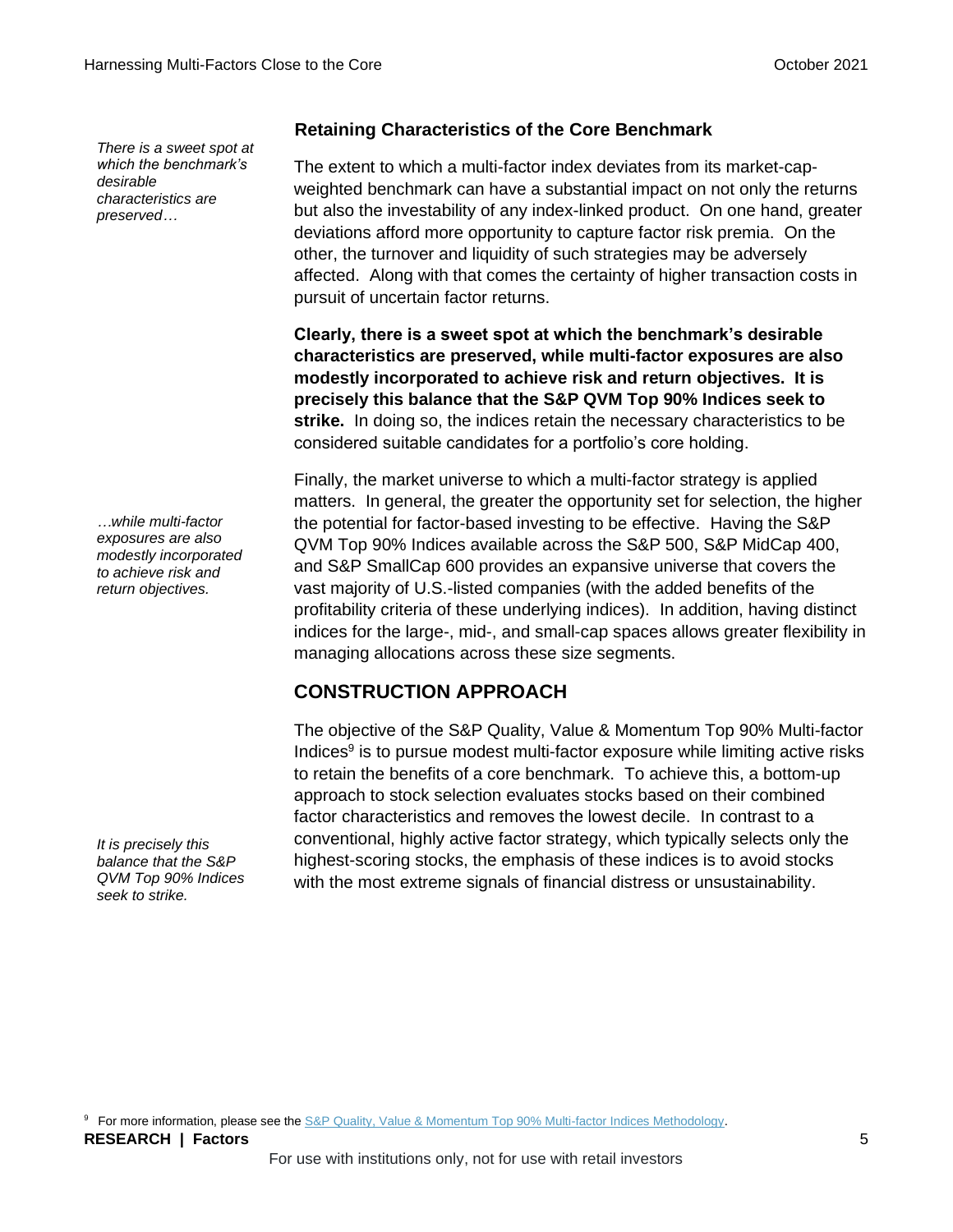*The objective of the indices is to pursue modest multi-factor exposure while limiting active risks to retain the benefits of a core benchmark.*



### **Exhibit 4: High-Level Construction Methodology**

Source: S&P Dow Jones Indices LLC. Chart is provided for illustrative purposes

There are three key advantages to this approach.

- 1. The **logic and efficiency** of removing only the lowest decile.
- 2. The benefits of **bottom-up** multi-factor selection (versus top-down).
- 3. The retention of **core benchmark characteristics** (diversification, investability, low turnover, and low sector biases).

### **1. The Logic and Efficiency of Removing Only the Lowest Decile**

Equity returns have displayed a natural tendency toward a right skew in terms of their distribution; i.e., a relatively small number of stocks perform exceedingly well and raise the average return beyond the median.

*To achieve this, a bottom-up approach to stock selection evaluates stocks based on their combined factor characteristics and removes the lowest decile.*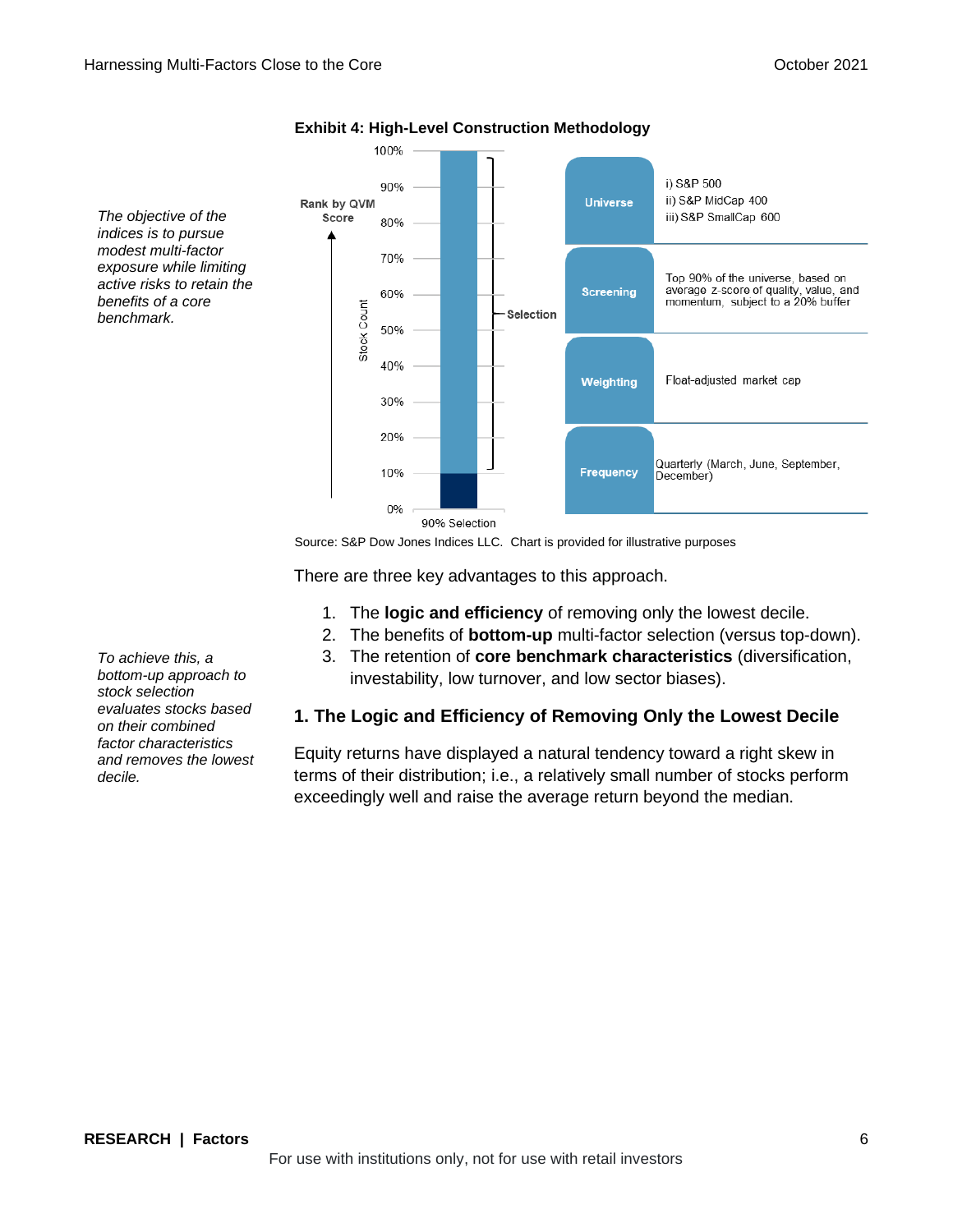18%

16% **Median: 91% Average: 476%**14% 12% 10% **Frequency** 8% 6% 4% 2% **100%** Sele Dele Source: S&P Dow Jones Indices LLC, FactSet. Data from March 31, 1995, to March 31, 2021. Index<br>Source: S&P Dow Jones Indices LLC, FactSet. Data from March 31, 1995, to March 31, 2021. Index 1916 1919 1919 1919 100% 2019 2019 1% 19% 29% 29% 100% 30% 30% 11301-301-3021 1919-0919-0919-0919 Alexander 50% 1996-1996-1999 50% 20% 20% 30% 50% 0% to 10% 0% is discribed 1916-2016-2019 1919/1920 1920 A16016.5016.001 1996-2096-2099 1150% 20% 20% 7 TOOlo DOID

**Exhibit 5: Distribution of Cumulative Returns for S&P 500 Constituents**

*…i.e., a relatively small number of stocks perform exceedingly well and raise the* 

*Equity returns have displayed a natural tendency toward a right skew in terms of their* 

*distribution…*

*average return beyond the median.*

*This evidence supports the logic that it is more sensible to focus on excluding only the least desirable stocks than on picking the most desirable.*

performance based on total return in USD. Past performance is no guarantee of future results. Chart is provided for illustrative purposes.

This evidence supports the logic that it is more sensible to focus on excluding only the least desirable stocks than on picking the most desirable.<sup>10</sup> This can be justified by accepting that larger portfolios are more likely to include more of the relatively few stocks that are most responsible for elevating the average return. In contrast, a concentrated portfolio is more likely to do the opposite.

The multi-factor score may offer one such way to identify the least desirable stocks. Historically, removing the lowest-ranked decile has provided meaningful performance improvement over the long term. This is shown in Exhibit 6, which plots the cap-weighted return of each decile from March 1995 to March 2021. Here, stocks are ranked by their multi-factor score and placed into deciles ( $D1$  = the lowest ranked,  $D10$  = the highest ranked) and periodically rebalanced. For the S&P 500, the bottom decile (D1) exhibited the worst performance over the back-tested period.

**RESEARCH | Factors** 7 <sup>10</sup> Lazzara, Craig J. 2016. [The Consequences of Concentration: 4-](https://www.indexologyblog.com/2016/07/25/the-consequences-of-concentration-4-more-underperformers/?utm_source=pdf_research) More Underperformers. S&P Dow Jones Indices Indexology® Blog.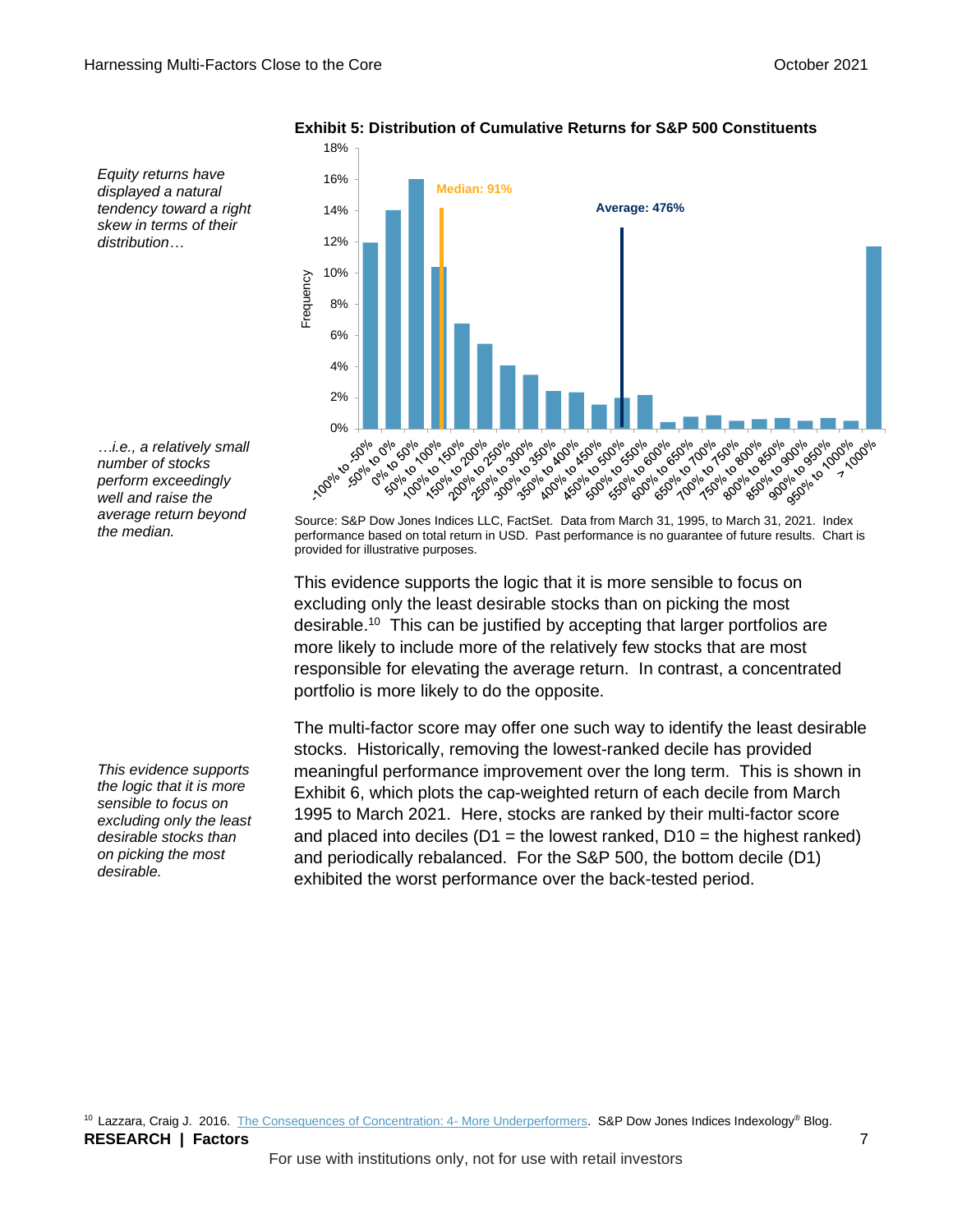

**Exhibit 6: Cap-Weighted Decile Return Analysis of the S&P 500**

*Historically, removing the lowest-ranked decile has provided meaningful performance improvement over the long term.*

All Decile Portfolios are hypothetical portfolios.

Source: S&P Dow Jones Indices LLC, FactSet. Data from March 17, 1995, to March 31, 2021. Index performance based on total return in USD. T90% represents the top 90% of stocks by return in the S&P 500. Past performance is no guarantee of future results. Chart is provided for illustrative purposes and reflects hypothetical historical performance. Please see the Performance Disclosure at the end of this document for more information regarding the inherent limitations associated with back-tested performance.

Furthermore, the decision to remove only the lowest decile resulted in improved returns to the benchmark at relatively low tracking error. Exhibit 7 plots the ratio between excess returns over the S&P 500 and its resultant tracking error for a series of hypothetical portfolios, each differentiated by the number of deciles removed. For example, T90% removes only the worst decile (ranked by multi-factor score), T80% removes the worst two deciles (the 20% lowest-ranked stocks), T70% removes the worst three deciles, and so on. The stocks in each portfolio are weighted by float market cap and are periodically rebalanced.

This ratio is referred to as the information ratio and conveys the efficiency of capturing factor risk premia per unit of active risk taken. Generally, as further deciles were removed from the back-tested strategy, the increase in tracking error was not often compensated with proportional gains in excess returns. Hence, the removal of only the bottom decile (the top 90% strategy) was often the most efficient. This is represented in Exhibit 7 as the slope of the line. Conveniently, it was also the least risky choice with respect to the benchmark (i.e., lowest tracking error), thereby making it arguably the most prudent choice given the uncertainty of factor returns.

*The decision to remove only the lowest decile resulted in improved returns to the benchmark at relatively low tracking error.*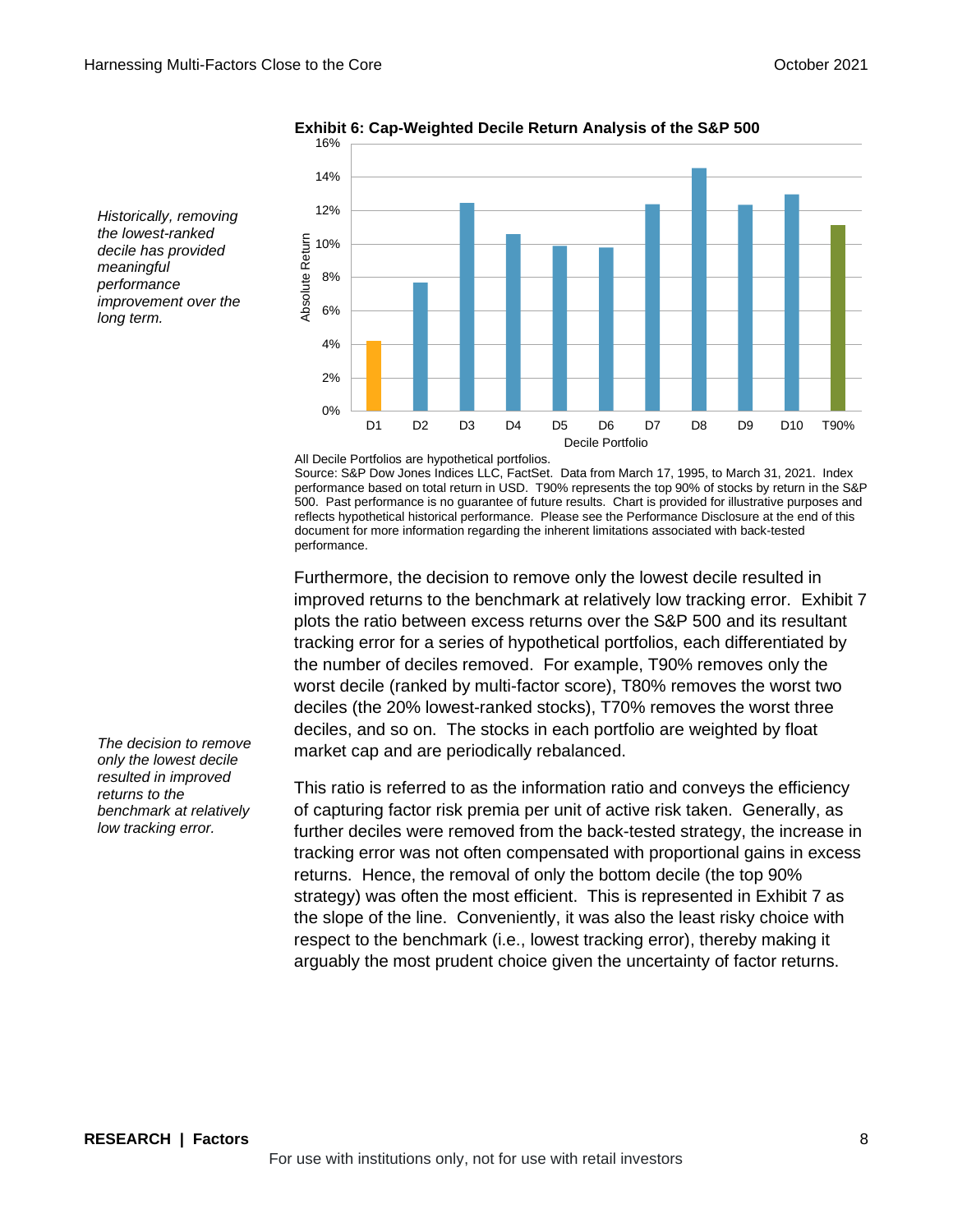

**Exhibit 7: Declining Efficiency (Information Ratio) of Removing Increasingly More of Lowest Deciles from the S&P 500**

*Generally, as further deciles were removed from the back-tested strategy, the increase in tracking error was not often compensated with proportional gains in excess returns.*

All portfolios are hypothetical portfolios.

Source: S&P Dow Jones Indices LLC, FactSet. Data from March 17, 1995, to March 31, 2021. Index performance based on monthly total return in USD. Past performance is no guarantee of future results. Chart is provided for illustrative purposes and reflects hypothetical historical performance. Please see the Performance Disclosure at the end of this document for more information regarding the inherent limitations associated with back-tested performance.

### **2. The Benefits of Bottom-Up Multi-Factor Selection**

Bottom-up multi-factor stock selection considers all targeted factors simultaneously for each stock, as opposed to selecting each stock on the merits of each factor independently (top-down).<sup>11</sup>

A bottom-up approach, as employed in the S&P QVM Top 90% Indices, better avoids the weaknesses of top-down selection—factor "traps" and factor dilution. This is illustrated in Exhibit 8, where both selection methods are compared. The dots represent a hypothetical universe of stocks plotted based on their respective scores to two factors, and the shaded regions reflect the selected portfolio.

**RESEARCH | Factors** 9 11 Innes, Andrew, Akash Jain, and Lalit Ponnala. 2021. [Exploring Techniques in Multi-Factor Index Construction.](https://www.spglobal.com/spdji/en/documents/research/research-exploring-techniques-in-multi-factor-index-construction.pdf?utm_source=pdf_research) S&P Dow Jones Indices.

*The removal of only the bottom decile (the top 90% strategy) was often the most efficient.*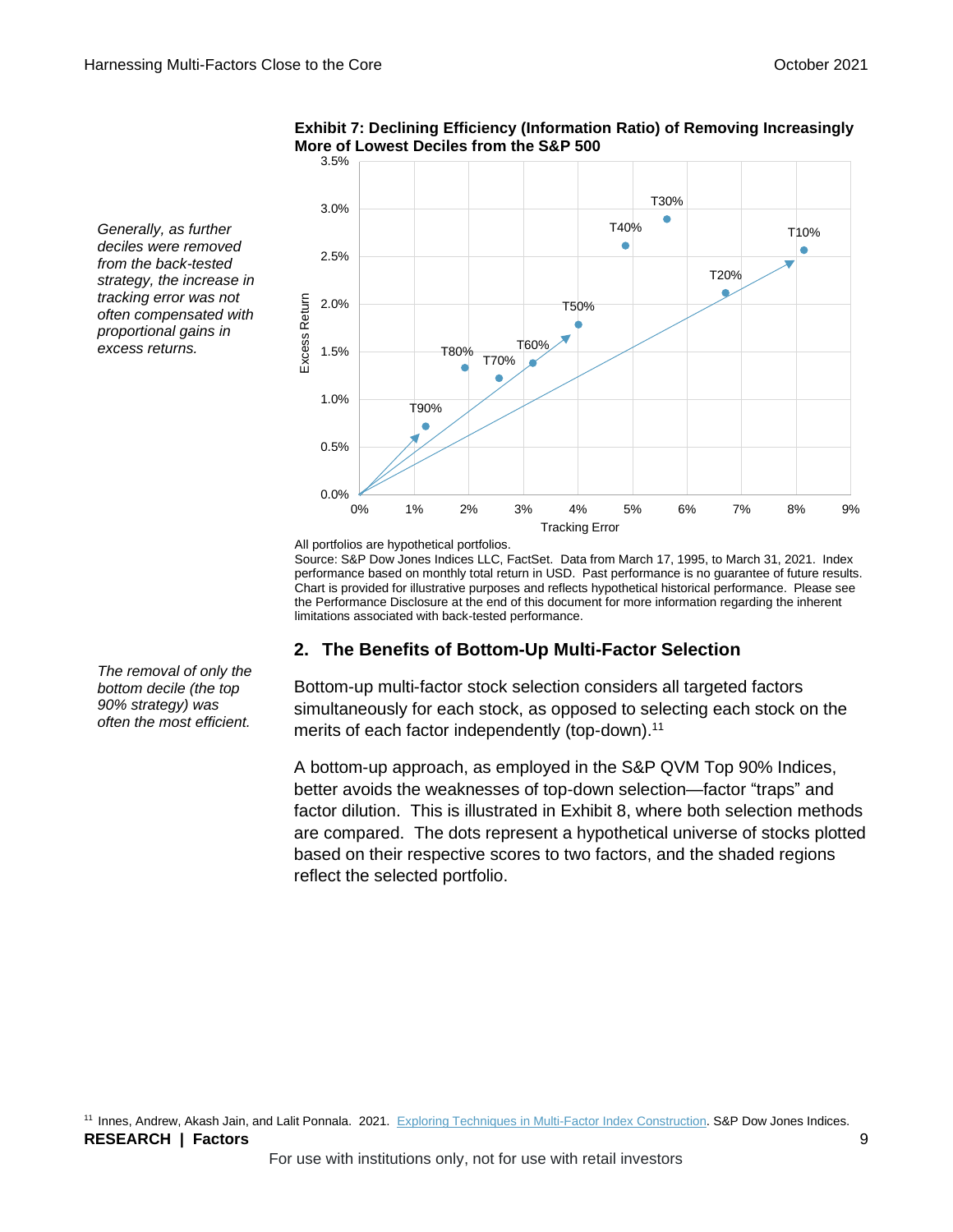**Bottom-Up Top-Down Dilution Factor 1 Portfolio** Portfolio z-score (Factor 1) z-score (Factor 1)  $\overline{\mathbf{c}}$ Factor Factor **Dilution** z-score (Factor 2) z-score (Factor 2)

Factor

**Exhibit 8: Illustration of Factor Dilution in Top-Down Approach**

Source: S&P Dow Jones Indices LLC. Chart is provided for illustrative purposes

The top-down approach displays an increased likelihood of selecting stocks that score highly with respect to one factor, yet score low with respect to another. These may represent potential factor traps. For instance, a value trap would be an inexpensive yet undesirable company, with cheap valuations (high value) simply because of falling market expectations (low momentum). Similarly, high momentum can be problematic when accompanied by deteriorating fundamentals, suspect quality, and excessive valuations.

Additionally, these same stocks introduce another problem: factor dilution. Factor exposures can be canceled out by offsetting exposures of each independent single-factor selection. For example, a high momentum stock with expensive valuation combined with an inexpensive stock with low momentum could perfectly offset each other. The result would be zero aggregate factor exposure to both value and momentum.

Conversely, a bottom-up approach selects the stocks with the highest cumulative score for both factors 1 and 2 and can therefore alleviate the issues discussed in top-down methods.

### **3. The Retention of Core Benchmark Characteristics**

The preservation of the strategies' similarity with their benchmark allows the benefits of a core holding to be retained. With 90% of the underlying index remaining and weighted by float-adjusted market capitalization, the strategy exhibits similar weights to the core benchmark. The indices therefore have high diversification, high investability, low turnover and associated trading costs, and low active sector biases.

*The top-down approach displays an increased likelihood of selecting stocks that score highly with respect to one factor, yet score low with respect to another.*

*These may represent potential factor traps.*

*A bottom-up approach selects the stocks with the highest cumulative score for both factors 1 and 2 and can therefore alleviate the issues with top-down methods.*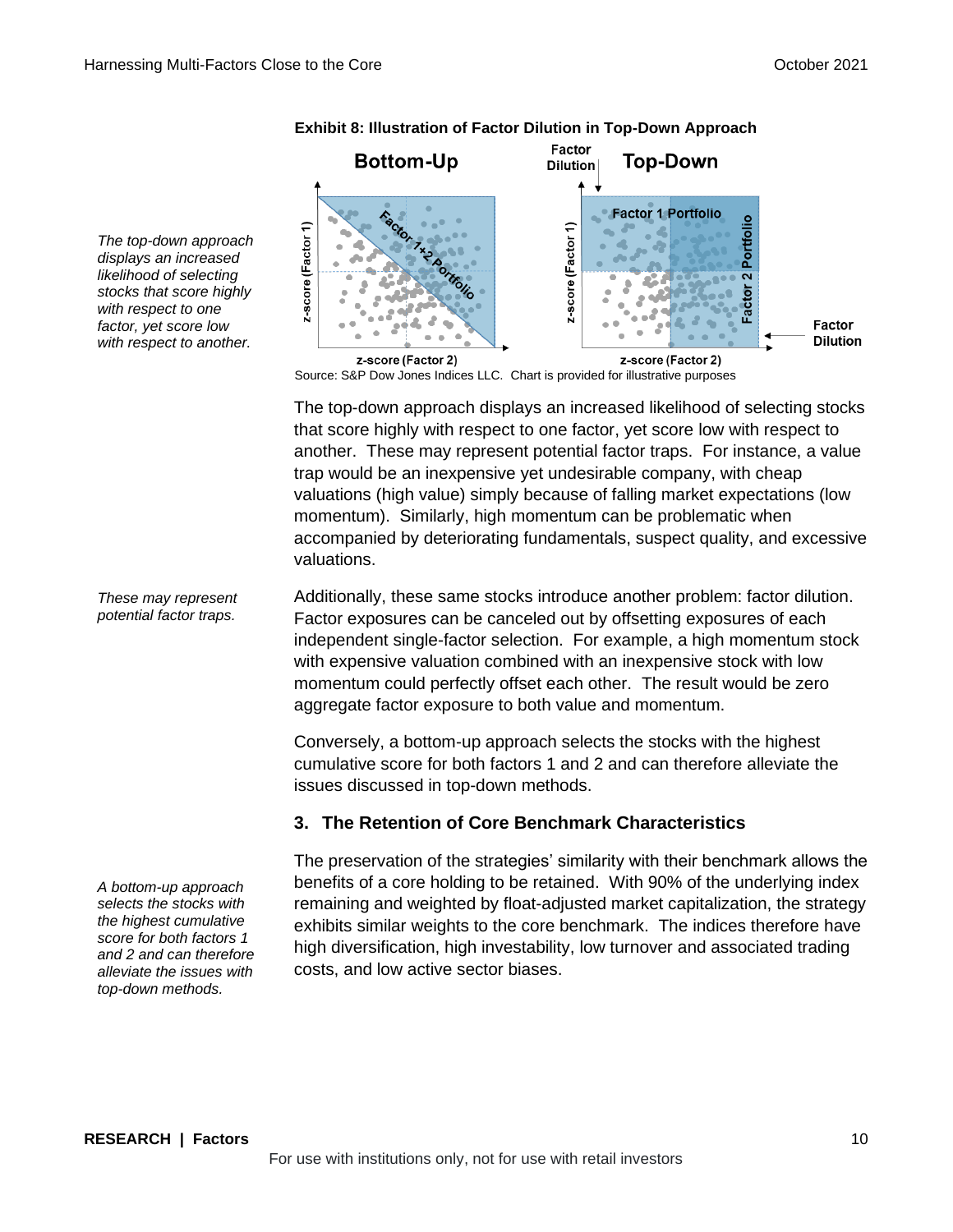**Exhibit 10: Sector Breakdowns**

| <b>Exhibit 9: Investability Characteristics of Top 90% Indices Compared with Benchmarks</b> |                                                             |                                                             |                                                               |  |  |  |  |  |  |
|---------------------------------------------------------------------------------------------|-------------------------------------------------------------|-------------------------------------------------------------|---------------------------------------------------------------|--|--|--|--|--|--|
| <b>CATEGORY</b>                                                                             | <b>S&amp;P 500 QVM TOP 90%</b><br><b>MULTI-FACTOR INDEX</b> | <b>S&amp;P MIDCAP 400 QVM TOP</b><br>90% MULTI-FACTOR INDEX | <b>S&amp;P SMALLCAP 600 QVM TOP</b><br>90% MULTI-FACTOR INDEX |  |  |  |  |  |  |
| <b>Target Stock Count</b>                                                                   | 450                                                         | 360                                                         | 540                                                           |  |  |  |  |  |  |
| <b>Tracking Error From Inception</b><br>(%)                                                 | 1.21                                                        | 1.35                                                        | 1.10                                                          |  |  |  |  |  |  |
| Average Active Share (%)                                                                    | 8.04                                                        | 9.48                                                        | 8.61                                                          |  |  |  |  |  |  |
| Average Annual Turnover (%)                                                                 | 22.65                                                       | 30.95                                                       | 32.25                                                         |  |  |  |  |  |  |

Source: S&P Dow Jones Indices LLC. Data from March 1995 to June 2021. Index performance based on monthly total return in USD. Past performance is no guarantee of future results. Table is provided for illustrative purposes and reflects hypothetical historical performance. Please see the Performance Disclosure at the end of this document for more information regarding the inherent limitations associated with back-tested performance.



Source: S&P Dow Jones Indices LLC. Data from March 17, 1995, to March 31, 2021. Past performance is no guarantee of future results. Charts are provided for illustrative purposes and reflect hypothetical historical performance. Please see the Performance Disclosure at the end of this document for more information regarding the inherent limitations associated with back-tested performance.

### **HISTORICAL PERFORMANCE CHARACTERISTICS**

### **Long-Term Investing through the Cycle**

Exhibit 11 shows the back-tested risk/return statistics for each of the S&P QVM Top 90% Indices using March 1995 as their common start date. Looking across the capitalization range, each of the indices outperformed their respective benchmark over the long term, both on an absolute and risk-adjusted basis.

Since the start of the back-tested period, the large-, mid-, and small-cap S&P QVM Top 90% Indices beat their benchmarks by 72, 110, and 109 bps per year, respectively. This represents meaningful outperformance when viewed in the context of low tracking error.

Over more recent time periods, outperformance remained significant for the mid- and small-cap versions. However, the large-cap index underperformed over the one-, three-, and five-year horizons although not materially so and with slightly less volatility than the benchmark.

Similar conclusions can be drawn on a risk-adjusted basis, as each version consistently beat its respective benchmark. The improvements can primarily be attributed to enhanced returns, because the volatility profiles tended to remain in line with the benchmark, albeit slightly lower over the long term.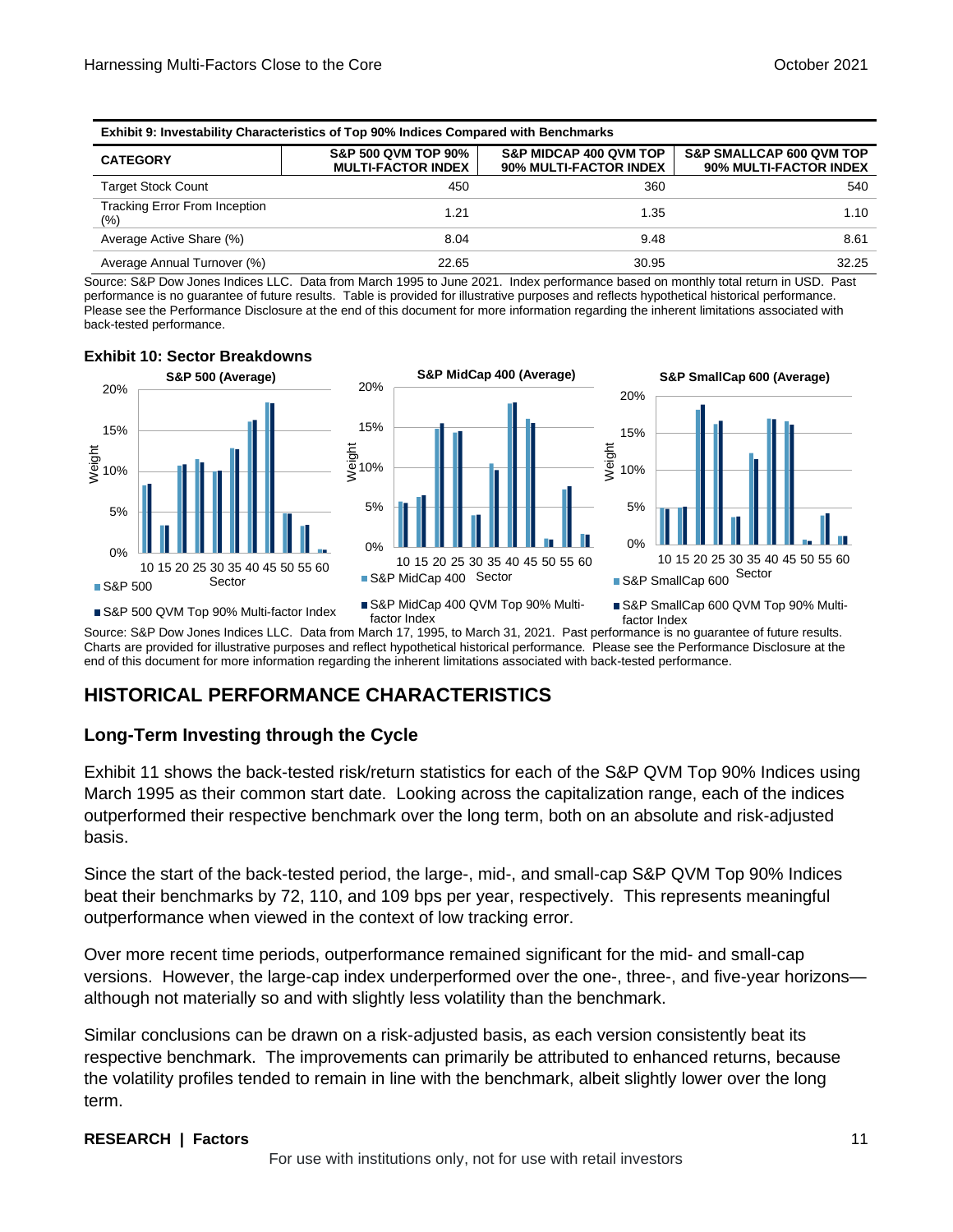|                                  |                    | <b>LARGE CAP</b>                                                       |                              | <b>MID CAP</b>                                                                  |                               | <b>SMALL CAP</b>                                                                  |
|----------------------------------|--------------------|------------------------------------------------------------------------|------------------------------|---------------------------------------------------------------------------------|-------------------------------|-----------------------------------------------------------------------------------|
| <b>PERIOD</b>                    | <b>S&amp;P 500</b> | <b>S&amp;P 500 QVM TOP</b><br><b>90% MULTI-</b><br><b>FACTOR INDEX</b> | <b>S&amp;P MIDCAP</b><br>400 | <b>S&amp;P MIDCAP 400</b><br>QVM TOP 90%<br><b>MULTI-FACTOR</b><br><b>INDEX</b> | S&P<br><b>SMALLCAP</b><br>600 | <b>S&amp;P SMALLCAP</b><br>600 QVM TOP 90%<br><b>MULTI-FACTOR</b><br><b>INDEX</b> |
| <b>ANNUALIZED RETURN (%)</b>     |                    |                                                                        |                              |                                                                                 |                               |                                                                                   |
| 1-Year                           | 56.40              | 56.27                                                                  | 83.53                        | 85.72                                                                           | 95.42                         | 99.93                                                                             |
| 3-Year                           | 16.74              | 16.63                                                                  | 13.38                        | 14.68                                                                           | 13.68                         | 15.17                                                                             |
| 5-Year                           | 16.30              | 16.29                                                                  | 14.37                        | 15.58                                                                           | 15.60                         | 16.41                                                                             |
| 10-Year                          | 13.91              | 13.94                                                                  | 11.92                        | 12.60                                                                           | 12.97                         | 13.52                                                                             |
| 20-Year                          | 8.47               | 9.00                                                                   | 10.63                        | 11.71                                                                           | 11.07                         | 12.06                                                                             |
| Since Inception                  | 10.41              | 11.13                                                                  | 12.38                        | 13.48                                                                           | 11.78                         | 12.87                                                                             |
| <b>ANNUALIZED VOLATILITY (%)</b> |                    |                                                                        |                              |                                                                                 |                               |                                                                                   |
| 1-Year                           | 17.33              | 16.90                                                                  | 17.63                        | 17.71                                                                           | 19.54                         | 19.84                                                                             |
| 3-Year                           | 18.40              | 18.37                                                                  | 23.72                        | 23.43                                                                           | 26.16                         | 25.93                                                                             |
| 5-Year                           | 14.89              | 14.87                                                                  | 19.05                        | 18.85                                                                           | 21.58                         | 21.43                                                                             |
| 10-Year                          | 13.58              | 13.53                                                                  | 16.87                        | 16.84                                                                           | 18.74                         | 18.63                                                                             |
| 20-Year                          | 14.86              | 14.55                                                                  | 17.66                        | 17.51                                                                           | 19.33                         | 19.06                                                                             |
| Since Inception                  | 15.09              | 14.77                                                                  | 17.75                        | 17.44                                                                           | 19.28                         | 19.01                                                                             |
| <b>RISK-ADJUSTED RETURN</b>      |                    |                                                                        |                              |                                                                                 |                               |                                                                                   |
| 1-Year                           | 3.25               | 3.33                                                                   | 4.74                         | 4.84                                                                            | 4.88                          | 5.04                                                                              |
| 3-Year                           | 0.91               | 0.91                                                                   | 0.56                         | 0.63                                                                            | 0.52                          | 0.58                                                                              |
| 5-Year                           | 1.09               | 1.10                                                                   | 0.75                         | 0.83                                                                            | 0.72                          | 0.77                                                                              |
| 10-Year                          | 1.02               | 1.03                                                                   | 0.71                         | 0.75                                                                            | 0.69                          | 0.73                                                                              |
| 20-Year                          | 0.57               | 0.62                                                                   | 0.60                         | 0.67                                                                            | 0.57                          | 0.63                                                                              |
| Since Inception                  | 0.69               | 0.75                                                                   | 0.70                         | 0.77                                                                            | 0.61                          | 0.68                                                                              |

Source: S&P Dow Jones Indices LLC. Data from March 17, 1995, to March 31, 2021. Index performance based on monthly total return in USD. Past performance is no guarantee of future results. Table is provided for illustrative purposes and reflects hypothetical historical performance. Please see the Performance Disclosure at the end of this document for more information regarding the inherent limitations associated with back-tested performance.

#### **Exhibit 12: Long-Term Risk-Adjusted Return**



Source: S&P Dow Jones Indices LLC. Data from March 17, 1995, to March 31, 2021. Index performance based on monthly total return in USD. Past performance is no guarantee of future results. Chart is provided for illustrative purposes and reflects hypothetical historical performance. Please see the Performance Disclosure at the end of this document for more information regarding the inherent limitations associated with back-tested performance.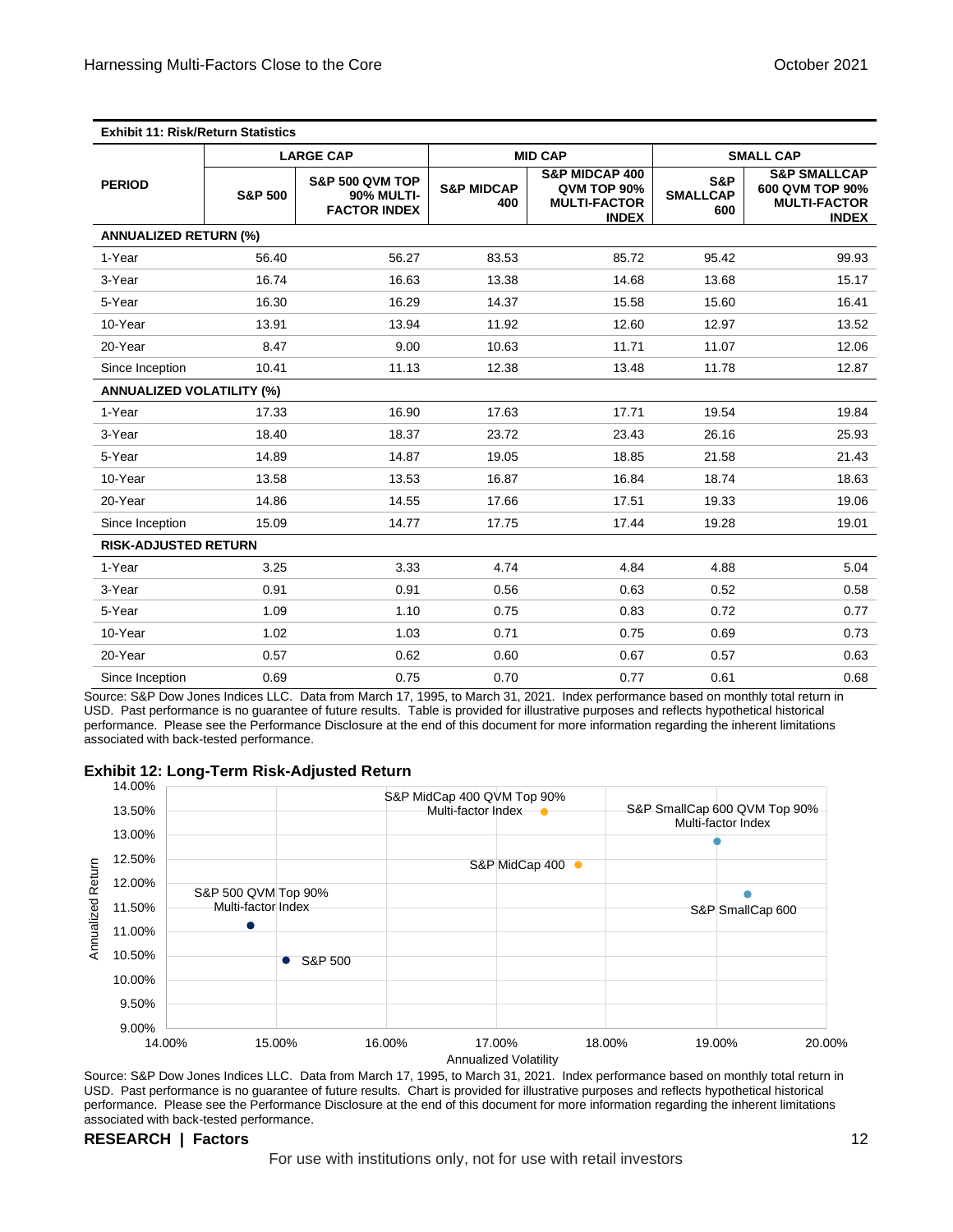Tracking error is an important consideration when selecting an investment strategy and deciding how to position it in a portfolio. One of the defining characteristics of the S&P QVM Top 90% Indices has been their low tracking error during the back-tested period, a feature that may be expected to continue going forward.

The full-period tracking error for the [S&P 500 QVM Top 90% Multi-factor Index](https://www.spglobal.com/spdji/en/indices/strategy/sp-500-quality-value-momentum-top-90-multi-factor-index?utm_source=pdf_research) was 1.21% versus the S&P 500 and remained below 1% for the other time periods shown in Exhibit 13. Similarly, the mid-cap and small-cap versions were quite low for the full period, at 1.35% and 1.10%, respectively.

As expected, tracking error increased during stress periods when equity market volatility rose and dispersion was high. Exhibit 14 charts the 36-month rolling tracking error for each of the capitalization ranges. It is easy to identify the three elevated periods, the largest occurring during the bursting of the tech bubble in the early 2000s.

The related information ratios are quite attractive, which is not surprising given the realized excess returns and low levels of tracking error. While compelling for all three of the S&P QVM Top 90% Indices, the information ratio increased as market cap decreased—it was highest for the small-cap and lowest for the large-cap index.

| <b>Exhibit 13: Tracking Error and Information Ratio</b> |                                                              |                                    |                                                   |                                    |                                                              |                                    |  |  |  |
|---------------------------------------------------------|--------------------------------------------------------------|------------------------------------|---------------------------------------------------|------------------------------------|--------------------------------------------------------------|------------------------------------|--|--|--|
| <b>PERIOD</b>                                           | <b>S&amp;P 500 QVM TOP 90% MULTI-</b><br><b>FACTOR INDEX</b> |                                    | S&P 400 QVM TOP 90% MULTI-<br><b>FACTOR INDEX</b> |                                    | <b>S&amp;P 600 QVM TOP 90% MULTI-</b><br><b>FACTOR INDEX</b> |                                    |  |  |  |
|                                                         | <b>TRACKING</b><br><b>ERROR</b>                              | <b>INFORMATION</b><br><b>RATIO</b> | TRACKING<br><b>ERROR</b>                          | <b>INFORMATION</b><br><b>RATIO</b> | <b>TRACKING</b><br><b>ERROR</b>                              | <b>INFORMATION</b><br><b>RATIO</b> |  |  |  |
| 1-Year                                                  | 0.95%                                                        | $-0.13$                            | 1.39%                                             | 1.57                               | 2.22%                                                        | 2.03                               |  |  |  |
| 3-Year                                                  | 0.77%                                                        | $-0.14$                            | 1.26%                                             | 1.04                               | 1.54%                                                        | 0.97                               |  |  |  |
| 5-Year                                                  | 0.64%                                                        | $-0.01$                            | 1.07%                                             | 1.12                               | 1.32%                                                        | 0.61                               |  |  |  |
| 10-Year                                                 | 0.56%                                                        | 0.05                               | 0.93%                                             | 0.73                               | 1.02%                                                        | 0.54                               |  |  |  |
| 20-Year                                                 | 0.86%                                                        | 0.61                               | 1.10%                                             | 0.98                               | 1.03%                                                        | 0.96                               |  |  |  |
| Inception                                               | 1.21%                                                        | 0.59                               | 1.35%                                             | 0.81                               | 1.10%                                                        | 1.00                               |  |  |  |

Source: S&P Dow Jones Indices LLC. Data from March 17, 1995, to March 31, 2021. Index performance based on monthly total return in USD. Past performance is no guarantee of future results. Table is provided for illustrative purposes and reflects hypothetical historical performance. Please see the Performance Disclosure at the end of this document for more information regarding the inherent limitations associated with back-tested performance.



### **Exhibit 14: 36-Month Rolling Tracking Error**

Source: S&P Dow Jones Indices LLC. Data from March 17, 1995, to March 31, 2021. Index performance based on monthly total return in USD. Past performance is no guarantee of future results. Chart is provided for illustrative purposes and reflects hypothetical historical performance. Please see the Performance Disclosure at the end of this document for more information regarding the inherent limitations associated with back-tested performance.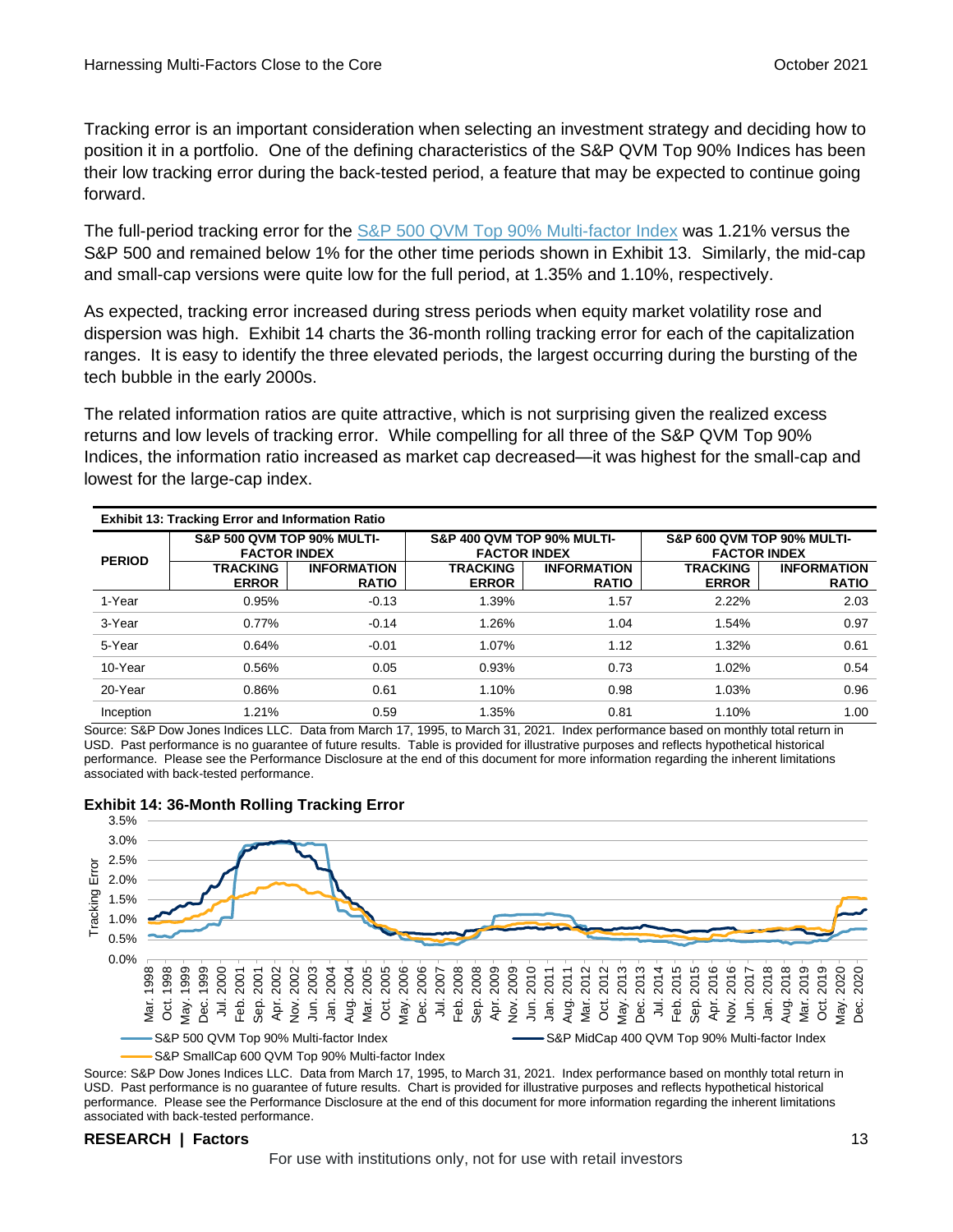### **Examination of Performance during 2020**

*In 2020, the large-cap S&P QVM Top 90% Index underperformed the S&P 500 in terms of full-year returns and maximum drawdown, although only by a small margin.*

Looking more closely at the performance during 2020, Exhibits 15 and 16 show the quarterly and full-year returns, as well as the maximum drawdowns for the S&P QVM Top 90% Indices. In line with their respective benchmarks, each index reclaimed its COVID-19-related drawdowns and finished the year positive by a double-digit margin.

The large-cap S&P QVM Top 90% Index underperformed the S&P 500 both in terms of full-year returns and maximum drawdown, although only by a small margin. This was mostly driven by the underperformance of the value factor and the delayed inclusion of some of the large tech stocks.

In contrast, the mid-cap and small-cap versions finished the year with notable outperformance, beating their benchmarks by 3.7% and 3.8%, respectively. Furthermore, both indices recorded lower maximum drawdowns than their benchmarks.

*The mid- and small-cap versions finished the year with notable outperformance, beating their benchmarks by 3.7% and 3.8%, respectively.*

| Exhibit 15: Return Analysis during 2020 |            |                                                                                            |                             |                                                                                            |                               |                                                                                             |  |  |  |  |
|-----------------------------------------|------------|--------------------------------------------------------------------------------------------|-----------------------------|--------------------------------------------------------------------------------------------|-------------------------------|---------------------------------------------------------------------------------------------|--|--|--|--|
|                                         |            | <b>LARGE-CAP</b>                                                                           |                             | <b>MID-CAP</b>                                                                             | <b>SMALL-CAP</b>              |                                                                                             |  |  |  |  |
| <b>PERIOD</b>                           | S&P<br>500 | <b>S&amp;P 500</b><br><b>QVM TOP</b><br><b>90% MULTI-</b><br><b>FACTOR</b><br><b>INDEX</b> | S&P<br><b>MIDCAP</b><br>400 | <b>S&amp;P MIDCAP</b><br>400 QVM TOP<br><b>90% MULTI-</b><br><b>FACTOR</b><br><b>INDEX</b> | S&P<br><b>SMALLCAP</b><br>600 | S&P<br><b>SMALLCAP</b><br>600 QVM TOP<br><b>90% MULTI-</b><br><b>FACTOR</b><br><b>INDEX</b> |  |  |  |  |
| <b>RETURNS (%)</b>                      |            |                                                                                            |                             |                                                                                            |                               |                                                                                             |  |  |  |  |
| Q1 2020                                 | $-19.6$    | $-20.0$                                                                                    | $-29.7$                     | $-28.5$                                                                                    | $-32.6$                       | $-31.9$                                                                                     |  |  |  |  |
| Q <sub>2</sub> 20 <sub>20</sub>         | 20.5       | 20.3                                                                                       | 24.1                        | 26.1                                                                                       | 21.9                          | 25.6                                                                                        |  |  |  |  |
| Q3 2020                                 | 8.9        | 9.3                                                                                        | 4.8                         | 4.8                                                                                        | 3.2                           | 2.9                                                                                         |  |  |  |  |
| Q4 2020                                 | 12.1       | 11.8                                                                                       | 24.4                        | 24.3                                                                                       | 31.3                          | 31.0                                                                                        |  |  |  |  |
| Full-Year<br>2020                       | 18.4       | 17.5                                                                                       | 13.7                        | 17.4                                                                                       | 11.3                          | 15.1                                                                                        |  |  |  |  |
| <b>MAXIMUM DRAWDOWN (%)</b>             |            |                                                                                            |                             |                                                                                            |                               |                                                                                             |  |  |  |  |
| Full-Year<br>2020                       | $-33.79$   | -34.36                                                                                     | $-42.02$                    | -41.73                                                                                     | $-44.41$                      | $-44.04$                                                                                    |  |  |  |  |

Source: S&P Dow Jones Indices LLC. Data from Dec. 31, 2019, to Dec. 31, 2020. Index performance based on total return in USD. Past performance is no guarantee of future results. Table is provided for illustrative purposes and reflects hypothetical historical performance. Please see the Performance Disclosure at the end of this document for more information regarding the inherent limitations associated with back-tested performance.

*Furthermore, both indices recorded lower maximum drawdowns than their benchmarks.*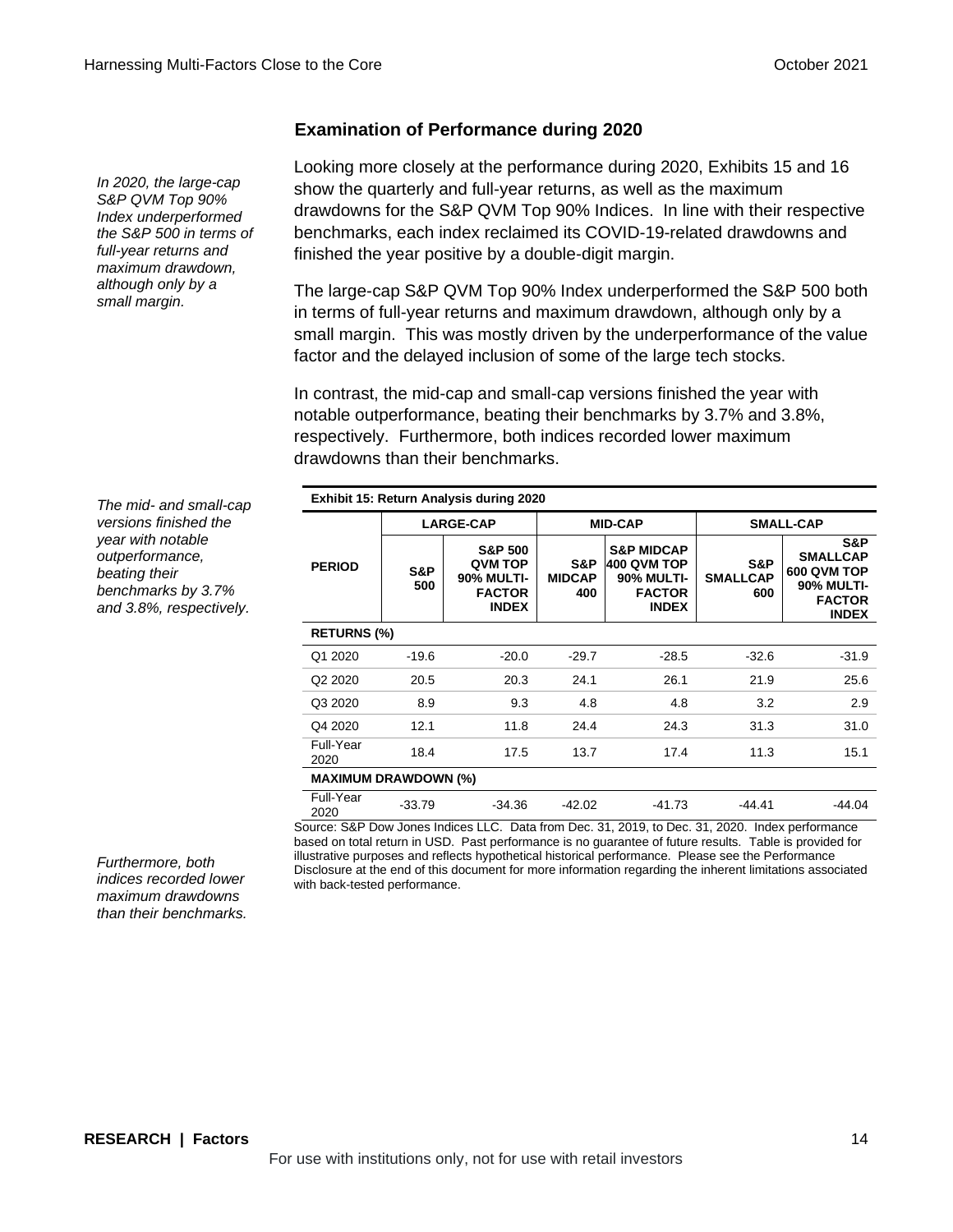

**Exhibit 16: Returns versus Benchmark**

Source: S&P Dow Jones Indices LLC. Data from Dec. 31, 2019, to Dec. 31, 2020. Index performance based on total return in USD. All indices rebased to 100 on Dec. 31, 2019. Past performance is no guarantee of future results. Charts are provided for illustrative purposes and reflect hypothetical historical performance. Please see the Performance Disclosure at the end of this document for more information regarding the inherent limitations associated with back-tested performance.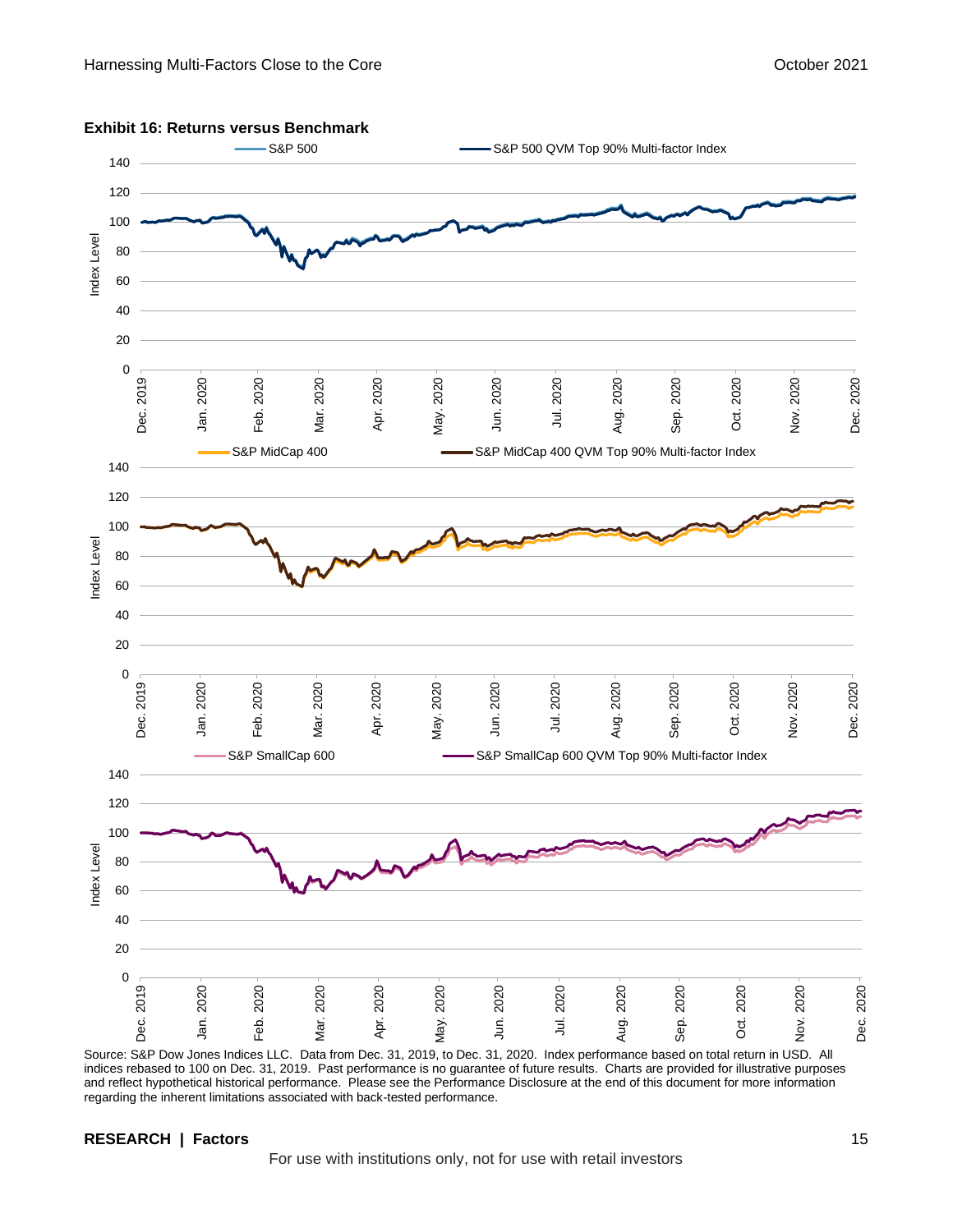*Quality, value, and momentum have been shown to be complementary in terms of how each one reacts to different phases of the business cycle.*

*The S&P QVM Top 90% Indices displayed high factor efficiency by delivering moderate outperformance versus the benchmark at relatively low levels of tracking error.*

*The indices' tracking error, turnover, and active share remained relatively low, and sector weights were largely in line with the benchmark.*

**CONCLUSION**

In review, the S&P QVM Top 90% Indices remove constituents ranked in the lowest decile of their respective universe and are weighted by floatadjusted market capitalization. The constituents are ranked using a multifactor score, which is based on the average of three separate factors: quality, value, and momentum.

These three factors have been shown to be complementary in terms of how each one reacts to different phases of the business cycle. This was evidenced by their low-to-negative historical correlation and the historical ability of the multi-factor indices to offer more stable excess return patterns than single-factor indices.

The analysis on skewed equity returns showed that it was more logical to remove only the least desirable companies to improve the chances of retaining the highest-performing companies. The lowest-ranked decile by multi-factor score was shown to be an effective method of identifying these least desirable companies due to the decile's poor historical performance and economic rationale. This ultimately led the S&P QVM Top 90% Indices to display high factor efficiency by delivering moderate outperformance versus the benchmark at relatively low levels of tracking error, as evidenced by the realized information ratios.

Furthermore, using a bottom-up construction approach has been deemed superior, since it selects constituents in the context of the overall portfolio and reduces the probability of choosing those that rank extremely low on one or more metrics.

Over the period analyzed, the indices' tracking error, turnover, and active share remained relatively low, and sector weights were largely in line with the benchmark. This suggests that the S&P QVM Top 90% Indices may be suitable for those seeking a multi-factor index that can be positioned as a core holding.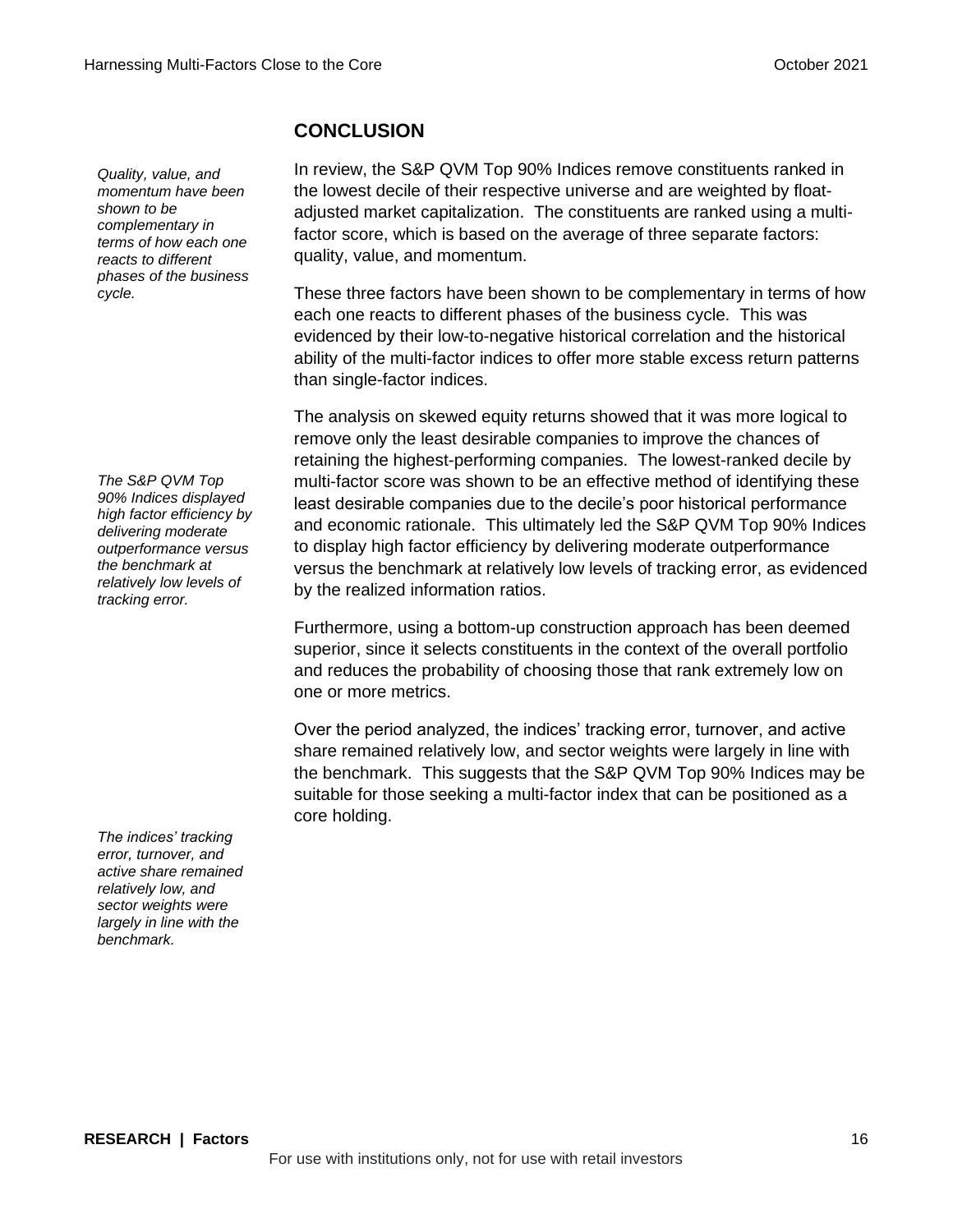### PERFORMANCE DISCLOSURE/BACK-TESTED DATA

The S&P MidCap 400 Quality Index, S&P MidCap 400 Enhanced Value Index, and S&P MidCap 400 Momentum Index were launched November 13, 2017. The S&P SmallCap 600 Quality Index was launched March 6, 2017. The S&P 500 Quality Index was launched July 8, 2014. The S&P 500 Momentum Index was launched November 18, 2014. The S&P 500 Enhanced Value Index was launched April 27, 2015. The S&P SmallCap 600 Enhanced Value was launched January 4, 2018. The S&P SmallCap 600 Momentum Index was launched January 4, 2018. The S&P 500 Quality, Value & Momentum Top 90% Multi-factor Index, S&P MidCap 400 Quality, Value & Momentum Top 90% Multifactor Index, and S&P SmallCap 600 Quality, Value & Momentum Top 90% Multi-factor Index were launched April 5, 2021. All information presented prior to an index's Launch Date is hypothetical (back-tested), not actual performance. The back-test calculations are based on the same methodology that was in effect on the index Launch Date. However, when creating back-tested history for periods of market anomalies or other periods that do not reflect the general current market environment, index methodology rules may be relaxed to capture a large enough universe of securities to simulate the target market the index is designed to measure or strategy the index is designed to capture. For example, market capitalization and liquidity thresholds may be reduced. Complete index methodology details are available at [www.spglobal.com/spdji.](http://www.spglobal.com/spdji/en?utm_source=pdf_research) Past performance of the Index is not an indication of future results. Back-tested performance reflects application of an index methodology and selection of index constituents with the benefit of hindsight and knowledge of factors that may have positively affected its performance, cannot account for all financial risk that may affect results and may be considered to reflect survivor/look ahead bias. Actual returns may differ significantly from, and be lower than, back-tested returns. Past performance is not an indication or guarantee of future results. Please refer to the methodology for the Index for more details about the index, including the manner in which it is rebalanced, the timing of such rebalancing, criteria for additions and deletions, as well as all index calculations. Back-tested performance is for use with institutions only; not for use with retail investors.

S&P Dow Jones Indices defines various dates to assist our clients in providing transparency. The First Value Date is the first day for which there is a calculated value (either live or back-tested) for a given index. The Base Date is the date at which the index is set to a fixed value for calculation purposes. The Launch Date designates the date when the values of an index are first considered live: index values provided for any date or time period prior to the index's Launch Date are considered back-tested. S&P Dow Jones Indices defines the Launch Date as the date by which the values of an index are known to have been released to the public, for example via the company's public website or its data feed to external parties. For Dow Jones-branded indices introduced prior to May 31, 2013, the Launch Date (which prior to May 31, 2013, was termed "Date of introduction") is set at a date upon which no further changes were permitted to be made to the index methodology, but that may have been prior to the Index's public release date.

Typically, when S&P DJI creates back-tested index data, S&P DJI uses actual historical constituent-level data (e.g., historical price, market capitalization, and corporate action data) in its calculations. As ESG investing is still in early stages of development, certain datapoints used to calculate S&P DJI's ESG indices may not be available for the entire desired period of back-tested history. The same data availability issue could be true for other indices as well. In cases when actual data is not available for all relevant historical periods, S&P DJI may employ a process of using "Backward Data Assumption" (or pulling back) of ESG data for the calculation of back-tested historical performance. "Backward Data Assumption" is a process that applies the earliest actual live data point available for an index constituent company to all prior historical instances in the index performance. For example, Backward Data Assumption inherently assumes that companies currently not involved in a specific business activity (also known as "product involvement") were never involved historically and similarly also assumes that companies currently involved in a specific business activity were involved historically too. The Backward Data Assumption allows the hypothetical back-test to be extended over more historical years than would be feasible using only actual data. For more information on "Backward Data Assumption" please refer to th[e FAQ.](https://www.spglobal.com/spdji/en/education/article/faq-esg-back-testing-backward-data-assumption-overview/?utm_source=pdf_research) The methodology and factsheets of any index that employs backward assumption in the back-tested history will explicitly state so. The methodology will include an Appendix with a table setting forth the specific data points and relevant time period for which backward projected data was used.

Index returns shown do not represent the results of actual trading of investable assets/securities. S&P Dow Jones Indices maintains the index and calculates the index levels and performance shown or discussed but does not manage actual assets. Index returns do not reflect payment of any sales charges or fees an investor may pay to purchase the securities underlying the Index or investment funds that are intended to track the performance of the Index. The imposition of these fees and charges would cause actual and back-tested performance of the securities/fund to be lower than the Index performance shown. As a simple example, if an index returned 10% on a US \$100,000 investment for a 12-month period (or US \$10,000) and an actual asset-based fee of 1.5% was imposed at the end of the period on the investment plus accrued interest (or US \$1,650), the net return would be 8.35% (or US \$8,350) for the year. Over a three-year period, an annual 1.5% fee taken at year end with an assumed 10% return per year would result in a cumulative gross return of 33.10%, a total fee of US \$5,375, and a cumulative net return of 27.2% (or US \$27,200).